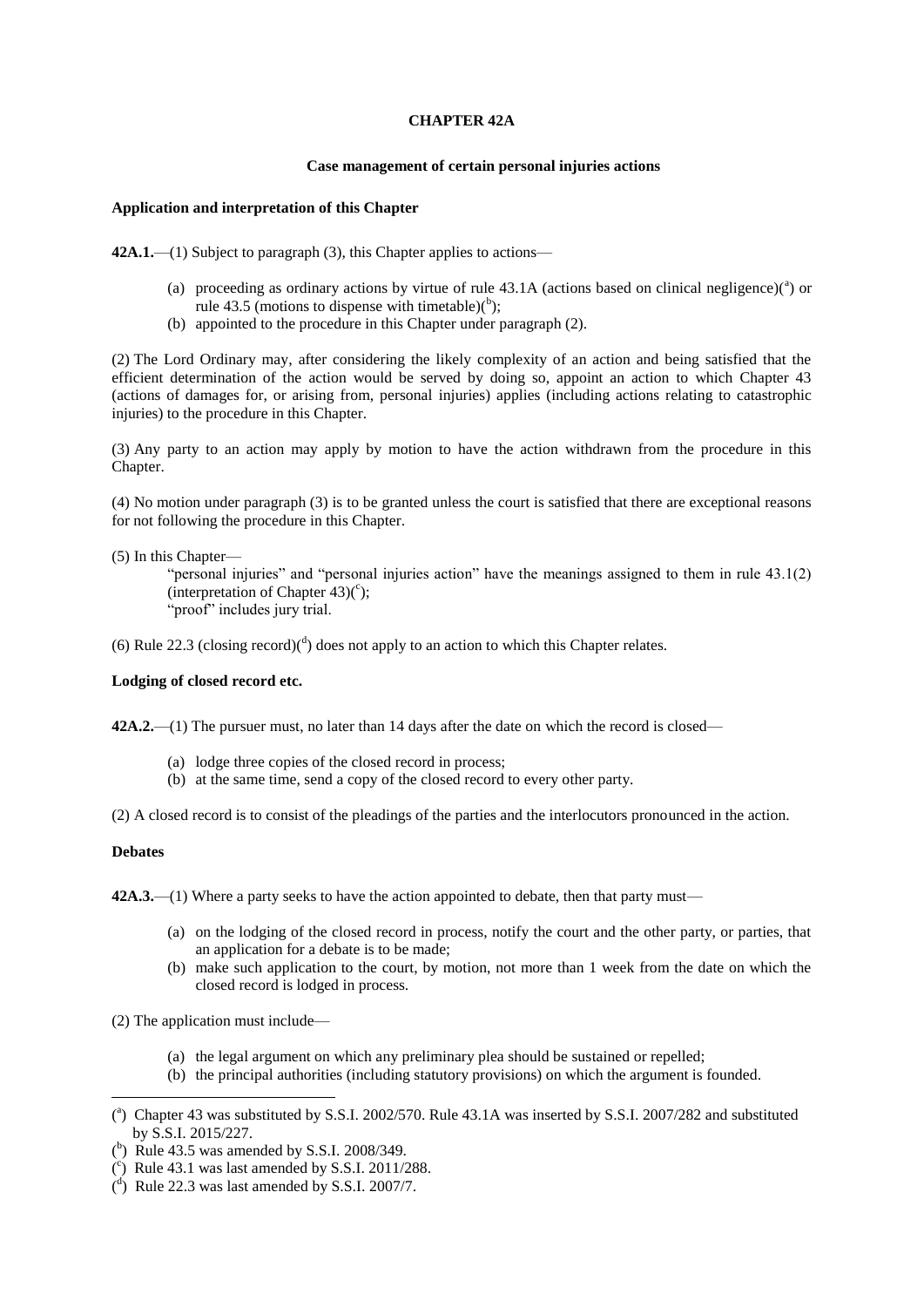(3) Following application being made to the court under paragraph (1)(b), before determining whether the action should be appointed to debate the Lord Ordinary is to hear from the parties with a view to ascertaining whether agreement can be reached on the points of law in contention.

(4) The Lord Ordinary, having heard the parties, is to determine whether the action should be appointed to debate.

(5) Where the action is appointed to debate, the Lord Ordinary may order that written arguments on any question of law are to be submitted.

(6) Where, following application made to the court under paragraph (1)(b), the court has determined that a hearing of any debate is not required then the time-frames specified in—

- (a) rule 42A.4(3);
- (b) rule 42A.5(2);
- (c) rule 42A.5(3);
- (d) rule 42A.5(4);
- (e) rule 42A.6(2),

commence from the date on which the court has made such a determination.

(7) Where, following application made to the court under paragraph (1)(b), the cause is appointed to debate and is disposed of by the court, other than by decree of dismissal, then the time-frames specified in—

(a) rule 42A.4(3); (b) rule 42A.5(2); (c) rule 42A.5(3); (d) rule 42A.5(4); (e) rule 42A.6(2),

commence from the date on which the court disposes of all or any of the preliminary pleas.

# **Fixing a case management hearing**

**42A.4.**—(1) Subject to paragraph (2), the court must, as soon as practicable after the closed record is lodged in process, fix a date for a case management hearing.

(2) Where a party seeks to have the action appointed to debate, the court must not fix a date for a case management hearing until such time as the court has determined such application and, as the case may be, disposed of the preliminary pleas at debate.

(3) Subject to rule 42A.3(6) and (7), the case management hearing fixed under this rule is to be not less than 16 weeks from the date on which the closed record is lodged in process.

### **Exchange of information by parties**

**42A.5.**—(1) Where an application for debate has been made in terms of rule 42A.3(1)(b), this rule is subject to rule  $42A.3(6)$  or  $(7)$ , as the case may be.

(2) The parties must, no later than 3 weeks after the date on which the closed record is lodged in process, exchange—

- (a) reports, in draft form, from all skilled persons upon whose evidence the parties anticipate relying in the case;
- (b) lists of witnesses (including their addresses and, where known, their occupations), in draft form;
- (c) statements of all witnesses, who are named on the lists which are provided under subparagraph (b), which are available, and where any statement is not exchanged, an explanation as to why such a statement is not available;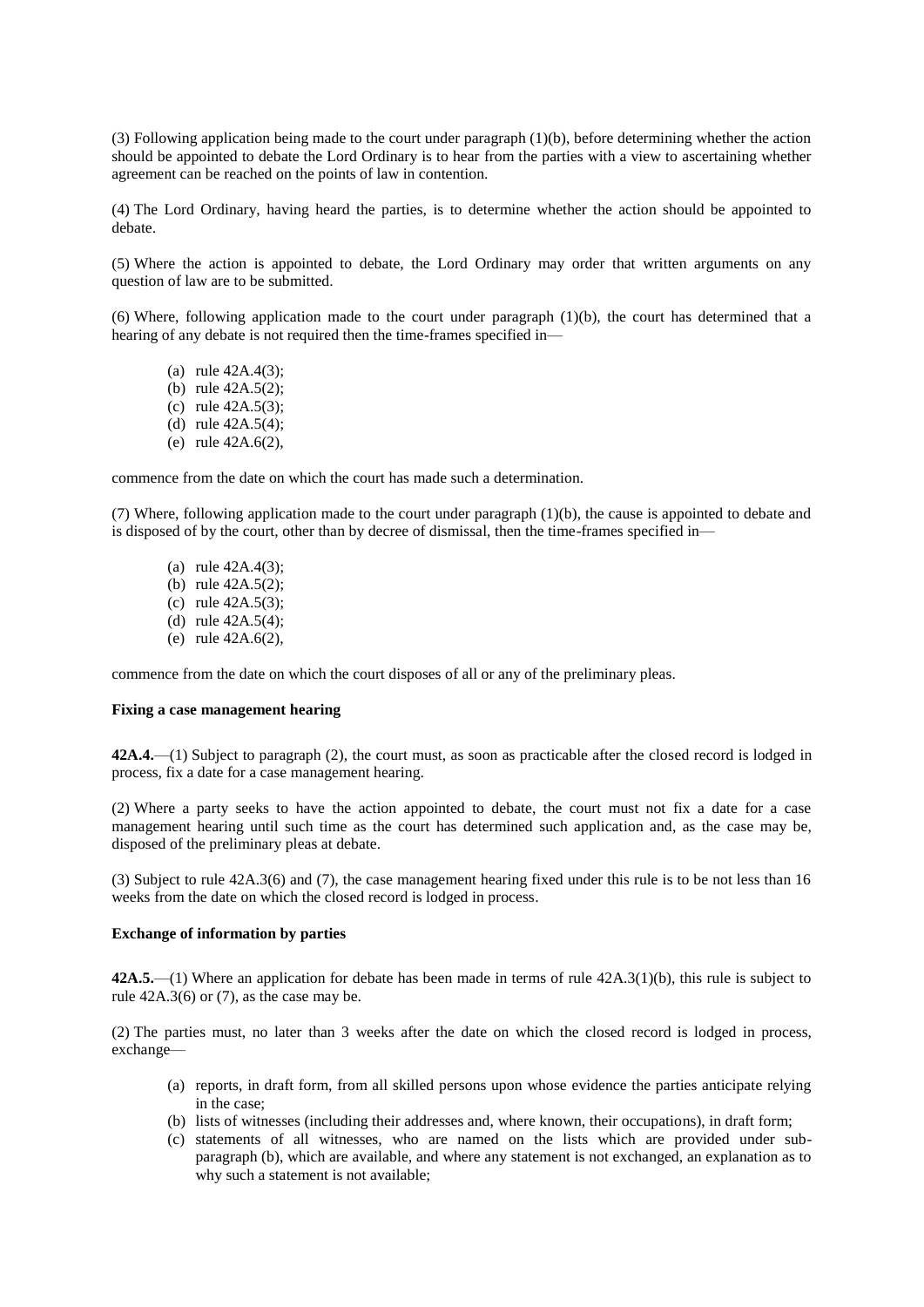- (d) lists, in draft form, showing the discipline or expertise, of the skilled persons whom the parties have either instructed or intend to instruct, as the case may be, other than those already disclosed under sub-paragraph (a).
- (3) The parties must, no later than 7 weeks after the date on which the closed record is lodged in process—
	- (a) exchange statements of the provisional valuation of the claim, in draft form, together with any available vouching;
	- (b) exchange written statements containing proposals for further procedure for providing the information required by rule  $42A.6(2)(a)$ , in draft form;
	- (c) exchange a note of the issues which are in dispute between the parties, in draft form;
	- (d) exchange lists, in draft form, of all documentation in the possession of the parties relevant to the issues in dispute and upon which the parties intend to rely, to include—
		- (i) details of the institutions from which the parties have obtained medical records;
		- (ii) a note of the pagination of such medical records, and of any other records (such as social security, schools and social work records), including the dates which the records span;
	- (e) consider whether a meeting between skilled persons would be useful and, if so, at what stage of the action;
	- (f) make any requests for information to each other, to include—
		- (i) facilities for precognoscing witnesses;
		- (ii) statements from witnesses who are listed on the list mentioned in paragraph (2)(b) which have not yet been provided.

(4) The pursuer must, no later than 9 weeks after the date on which the closed record is lodged in process, send to the defender—

- (a) a joint minute, in draft form, which includes—
	- (i) all matters, including matters admitted in the pleadings;
	- (ii) a glossary of terminology (such as medical or technical terms);
	- (iii) any heads of damage;
	- (iv) a chronology of events, as an appendix to the joint minute,
	- which are either agreed, or are considered by the pursuer capable of being agreed, by the parties;
- (b) a paginated joint bundle, in draft form, of—
	- (i) medical records containing all the records from each institution;
	- (ii) other records (such as social security, schools and social work records),

in the possession of the pursuer which are relevant to the issues in dispute and upon which the pursuer intends to rely.

(5) The defender must, no later than 3 weeks after the date on which the defender received the draft joint minute and the draft paginated joint bundle of records, return to the pursuer—

- (a) the joint minute, either in unamended form or following any revisals having been made to it, as required, by the defender;
- (b) the paginated joint bundle of records, following the addition into the bundle of any further records in the possession of the defender,

relevant to the issues in dispute and upon which the defender intends to rely.

(6) Documents, when in draft form—

- (a) must not be lodged with the court;
- (b) must not be put in evidence at a proof or used in any other way, unless by consent of the parties.

# **Lodging of statements of proposals and joint minutes**

**42A.6.**—(1) Where an application for debate has been made in terms of rule 42A.3(1)(b), this rule is subject to rule 42A.3(6) or (7), as the case may be.

(2) No later than 14 weeks after the date on which the closed record is lodged in process—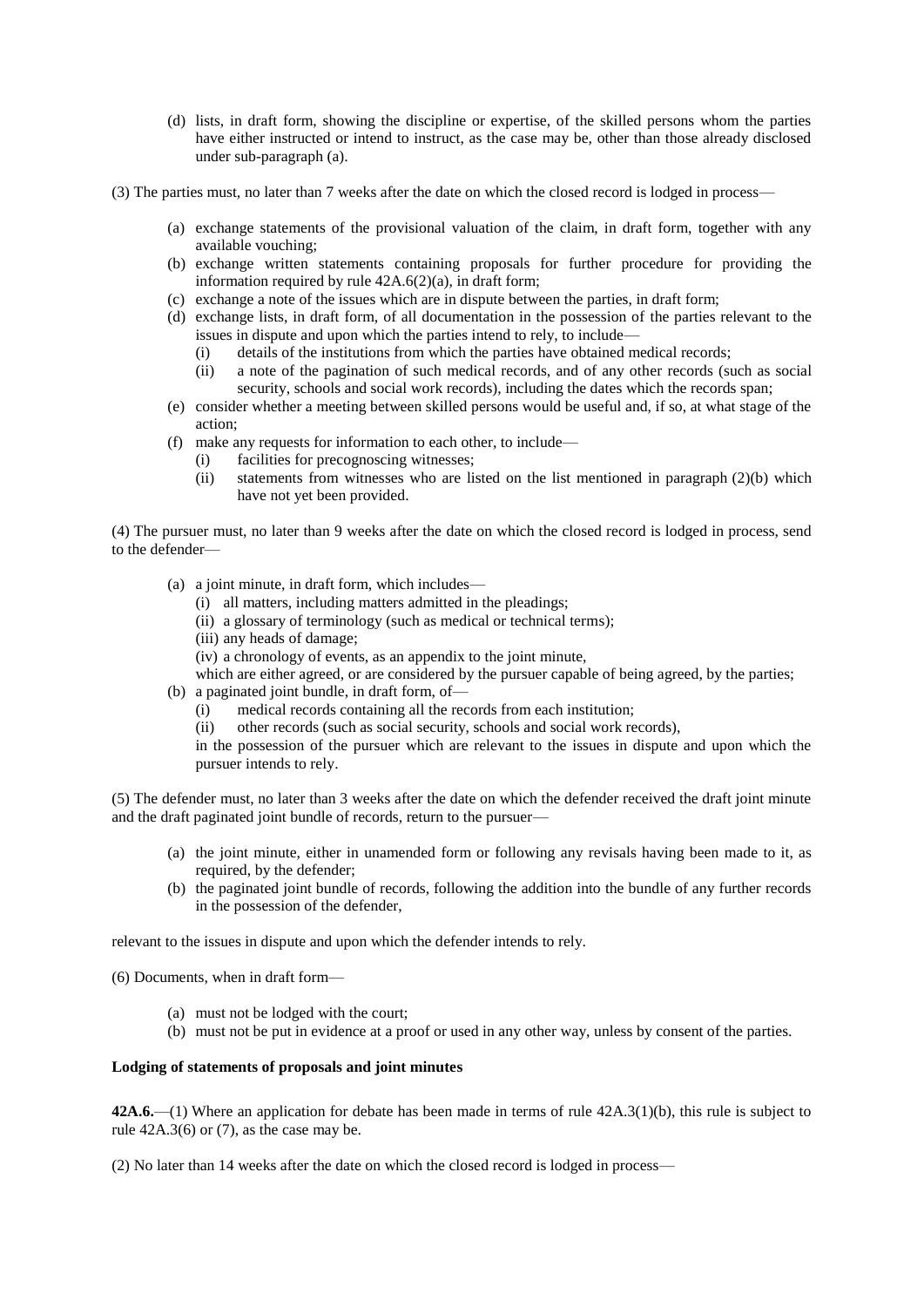- (a) the parties must lodge in process and, at the same time, send to every other party a written statement containing proposals for further procedure, which must include—
	- (i) the issues for proof;
	- (ii) a list of the witnesses (including their addresses and, where known, their occupations) who are intended to be called to give evidence, including the matters to which each witness is expected to speak and the time estimated for each witness;
	- (iii) information as to whether any such witness is considered to be a vulnerable witness within the meaning of section 11(1) of the Vulnerable Witnesses (Scotland) Act 2004 (interpretation of Part 2 of the  $Act)$ <sup>(e</sup>) and whether any child witness notice under section 12(2) of that Act (orders authorising the use of special measures for vulnerable witnesses) or any vulnerable witness application under section 12(6) of that Act has been, or is to be, lodged in respect of that witness;
	- (iv) a list of the reports of any skilled persons which have been exchanged;
	- (v) a list of all relevant documents, including medical records, which have been exchanged;
	- (vi) a list of the witness statements which have been exchanged, and a note of any further witness statements which have not yet been exchanged but are anticipated;
	- (vii) the time estimated for proof and how that estimate was arrived at;
	- (viii) information as to whether any other progress that has been made, is to be made, or could be made in advance of the proof;
	- (ix) information as to whether an application has been or is to be made under rule 37.1 (applications for jury trial);
- (b) the pursuer must, after liaising with the defender, lodge in process and, at the same time, send to every other party a signed joint minute setting out the matters which have been agreed between the parties;
- (c) where there are matters relevant to the issues in dispute which are not included in the joint minute lodged under sub-paragraph (b), then the parties must lodge in process and, at the same time, send to every other party a written statement explaining why such matters have not been agreed by the parties.

## **Case management hearing**

**.** 

**42A.7.**—(1) At the case management hearing, after considering the written statements lodged by the parties under rule  $42A.6(2)(a)$ , the Lord Ordinary is to determine whether the action should be sent to proof on the whole or any part of the action.

(2) Before making a determination under paragraph (1), the Lord Ordinary is to—

- (a) hear from the parties, with a view to ascertaining—
	- (i) the matters in dispute between the parties;
	- (ii) the readiness of the parties to proceed to proof;
- (b) without prejudice to the generality of sub-paragraph (a), hear from the parties with a view to ascertaining—
	- (i) whether reports, in draft form, of skilled persons have been exchanged;
	- (ii) the nature and extent of the dispute between skilled persons;
	- (iii) whether there are any facts that have been agreed between the parties, upon which skilled persons can comment;
	- (iv) the extent to which agreement can be reached between the parties on the relevant literature upon which skilled persons intend to rely;
	- (v) whether there has been a meeting between skilled persons, or whether such a meeting would be useful and, if so, at what stage of the action;
	- (vi) where a meeting between skilled persons has taken place, the form of the report which is to be produced following that meeting;
	- (vii) whether a proof on a particular issue would allow scope for the matter to be resolved;
	- (viii) whether all witness statements have been exchanged;
	- (ix) whether any party is experiencing difficulties in obtaining precognition facilities;
	- (x) whether all relevant records have been recovered and whether there is an agreed bundle of records;

 $({}^{\degree})$  2004 asp 3. Section 11(1) was amended by the Victims and Witnesses (Scotland) Act 2014 (asp 1), section 22.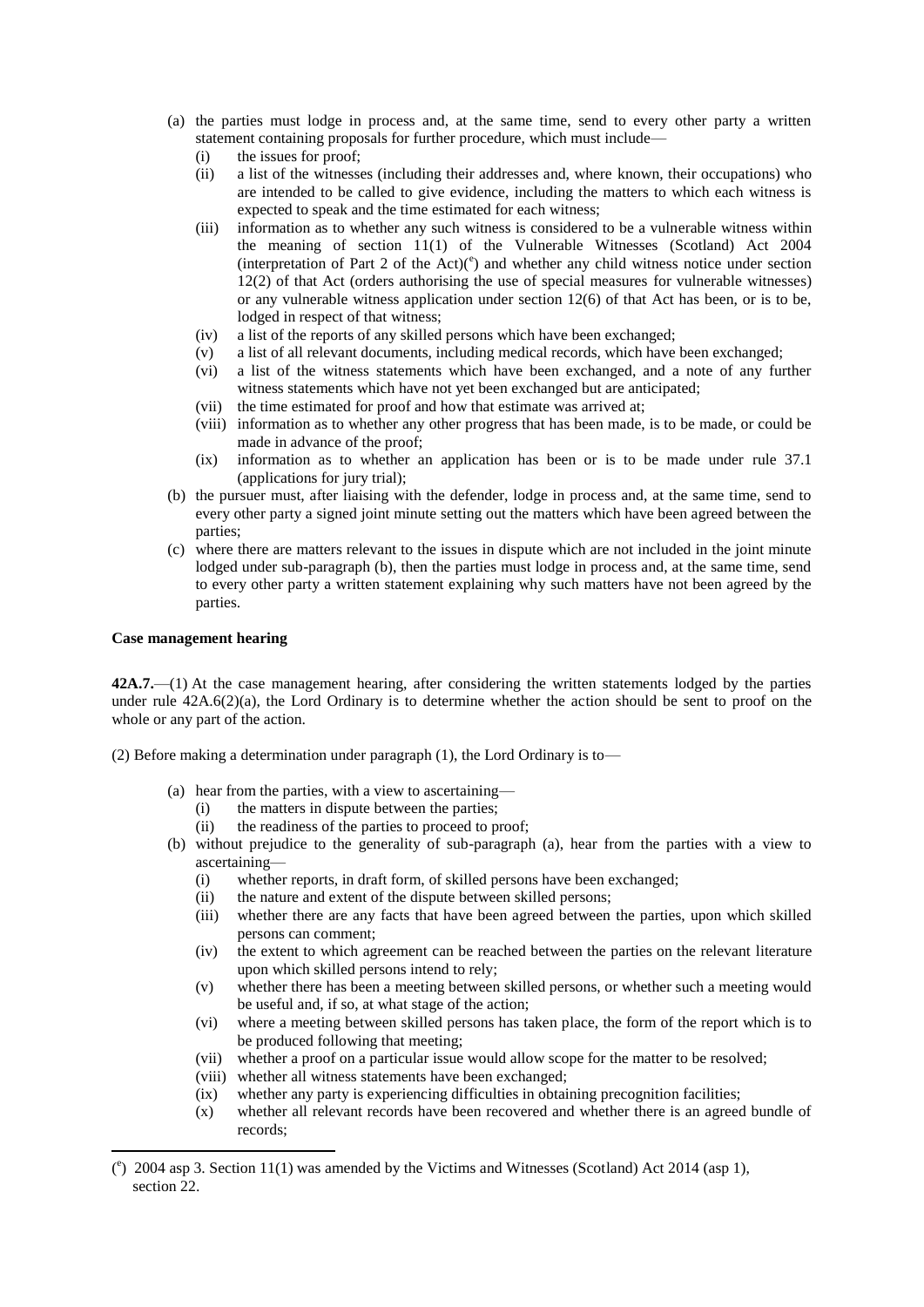- (xi) whether there is a relevant case that is supported by evidence of skilled persons;
- (xii) if there is no evidence of skilled persons to support a relevant case, whether such evidence is necessary;
- (xiii) whether there is a relevant defence to any or all of the case supported by evidence of skilled persons;
- (xiv) if there is no evidence of skilled persons to support a relevant defence, whether such evidence is necessary;
- (xv) whether causation of some or all of the injuries is the main area of dispute and, if so, the position of the respective skilled persons;
- (xvi) if, following the exchange of valuations, in draft form, a significant disparity is shown, whether the parties should be asked to provide an explanation for such disparity;
- (xvii) whether a further joint minute, other than the joint minute provided for in rule  $42A.6(2)(b)$ , has been considered;
- (xviii) whether any of the heads of damage can be agreed;
- (ixx) whether any orders would facilitate the resolution of the case or the narrowing of the scope of the dispute;
- (xx) whether a pre-trial meeting should be fixed;
- (xxi) whether amendment, other than updating, is anticipated;
- (xxii) the time required for proof.

(3) Where the action is sent to proof, the Lord Ordinary must—

- (a) fix a date for the hearing of the proof;
- (b) fix a pre-proof timetable in accordance with rule 42A.8.

(4) The Lord Ordinary may fix a further case management hearing—

- (a) on the motion of any party;
- (b) at the Lord Ordinary's own instance.

#### **Pre-proof timetable**

**42A.8.**—(1) Subject to paragraph (4), the pre-proof timetable mentioned in rule 42A.7(3)(b) must contain provision for the following—

- (a) no later than 6 months before the proof—
	- (i) a date for a further case management hearing;
	- (ii) the last date for the lodging of—
		- (aa) a valuation;
		- (ab) vouchings, with the exception of those records which are included, or are to be included, in the joint bundle of productions,
		- by the pursuer;
- (b) no later than 5 months before the proof, the last date for the lodging of—
	- (i) a valuation;
	- (ii) vouchings, with the exception of those records which are included, or are to be included, in the joint bundle of productions,
	- by the defender;
- (c) no later than 4 months before the proof, the last date for the lodging of—
	- (i) witness lists;
	- (ii) productions, including a paginated joint bundle of productions, and a list of the contents of the paginated joint bundle of productions, in final form;
	- (iii) a core bundle of productions, and list of productions that comprise the core bundle of productions,

by the parties;

- (d) no later than 3 months before the proof, the last date for the pre-trial meeting;
- (e) no later than 2 months before the proof, a date for a further case management hearing.